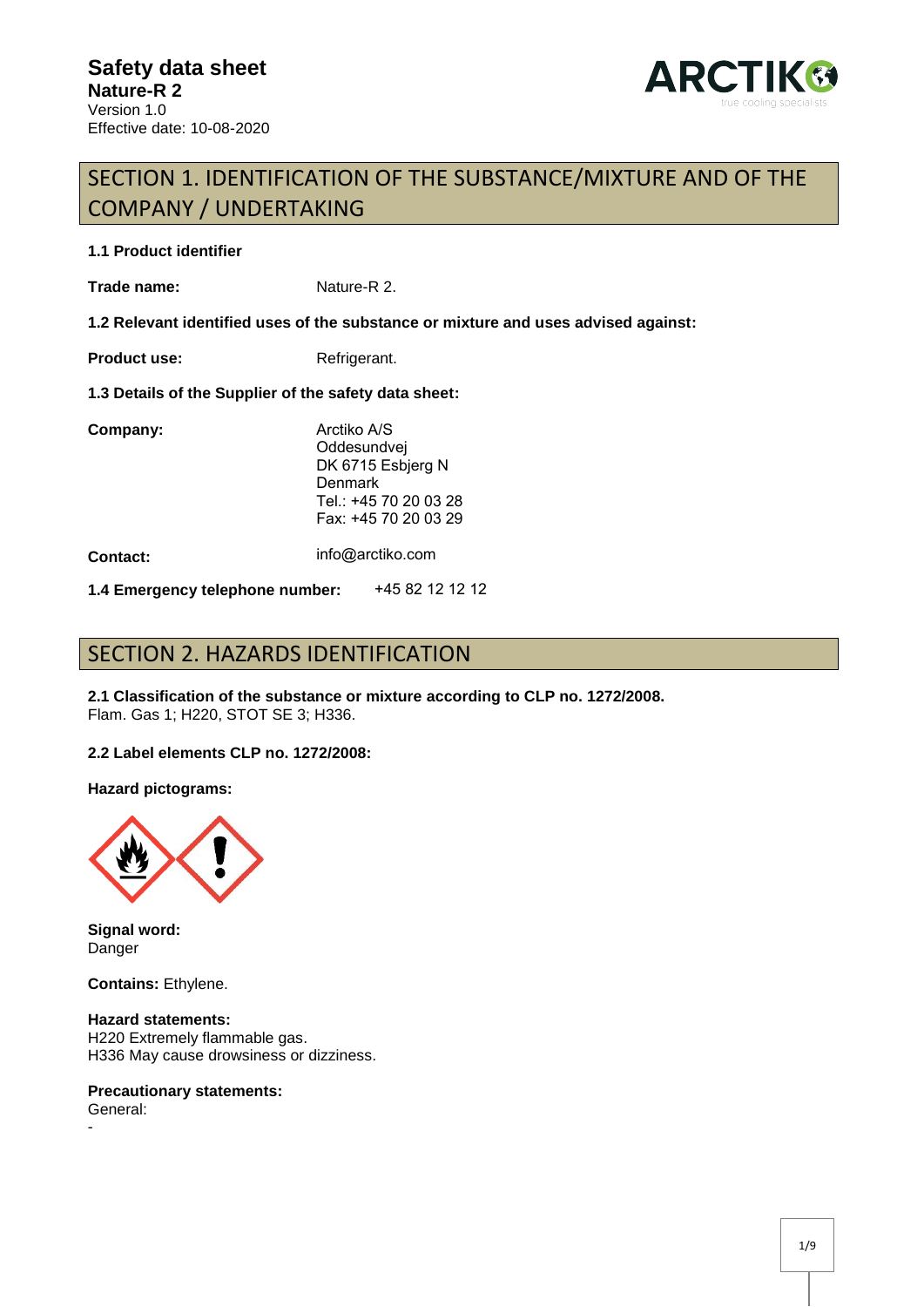# **Safety data sheet Nature-R 2**

Version 1.0 Effective date: 10-08-2020



Prevention: P210 Keep away from heat/sparks/open flames/hot surfaces – No smoking. P243 Take action to prevent static discharges.

Response:

P301 + P315 IF SWALLOWED: Get immediate medical advice/attention.

Storage:

P403 Store in a well ventilated place.

Disposal:

-

-

**Additional information:** 

**2.3 Other hazards:** 

May cause frostbite if in contact with skin. The product does not meet the criteria for PBT or vPvB.

# SECTION 3. COMPOSITION/INFORMATION ON INGREDIENTS

#### **3.1 Substance:**

The product is a mixture.

#### **3.2 Mixture:**

| CAS/EC-no.                  | <b>REACH-no.</b>         | <b>Name</b>   | <b>Content %</b> | <b>Classification CLP</b>                           |
|-----------------------------|--------------------------|---------------|------------------|-----------------------------------------------------|
| $74 - 85 - 1/$<br>200-815-3 | ٠                        | Ethylene      | 50-90            | Flam. Gas 1; H220<br>Press Gas, STOT SE 3;<br>H336. |
| 106-97-8 /<br>203-448-7     | $\overline{\phantom{a}}$ | <b>Butane</b> | $10 - 50$        | Flam. Gas 1; H220<br>Press Gas,                     |
| 74-82-8 /<br>200-812-7      | ٠                        | Methane       | $5 - 20$         | Flam. Gas 1; H220<br>Press Gas,                     |

See full text of H-phrases in section 16. Occupational limits are listed in section 8, if these are available.

# SECTION 4. FIRST AID MEASURES

#### **4.1 Description of first aid measures:**

**General information:** In the case of accident: Contact a doctor or casualty department – take the label or this safety data sheet. Contact a doctor, if in doubt about the injured person's condition or if the symptoms continue. First aider must be aware of own safety.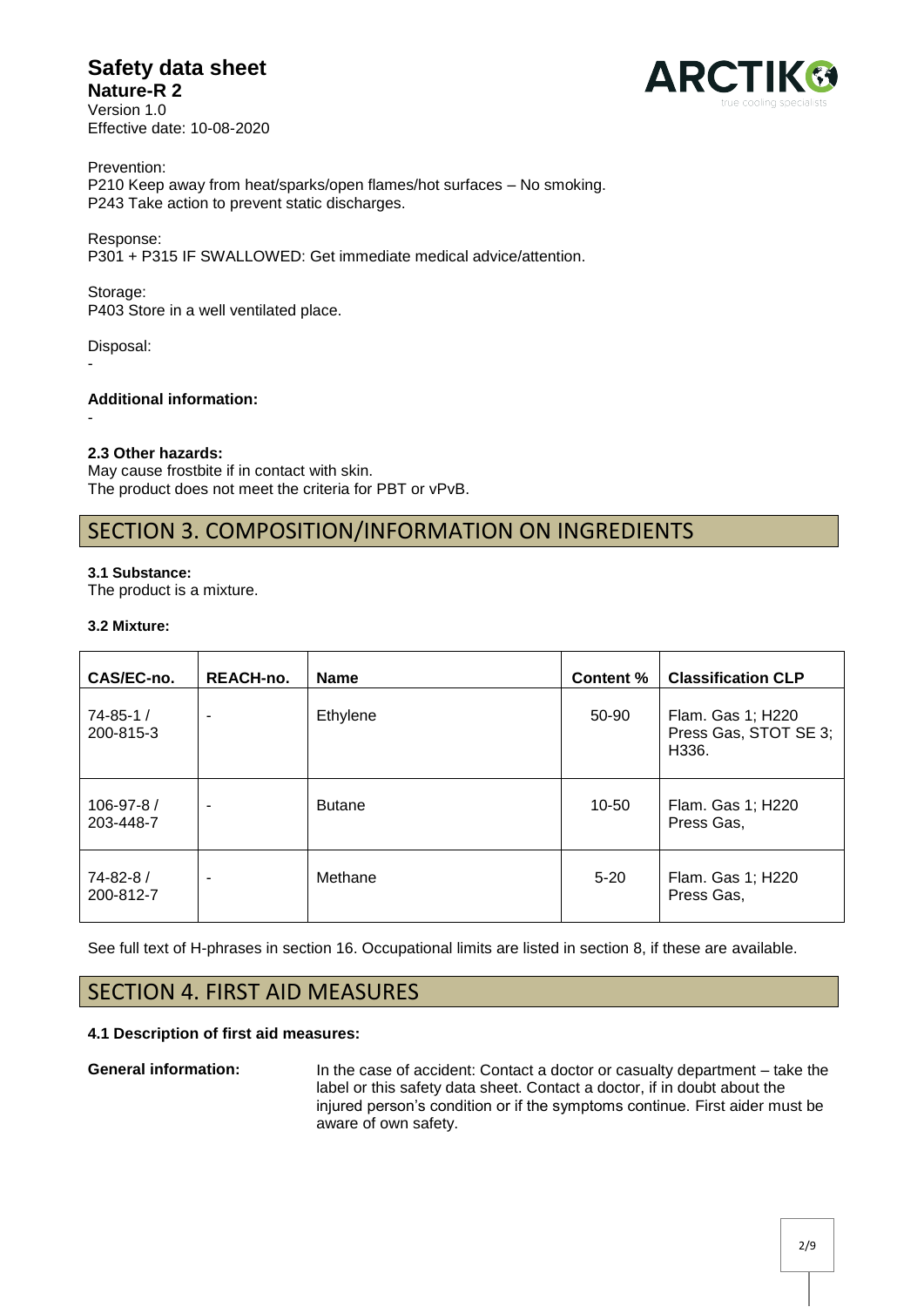

| Inhalation:                                                      | Move injured person to fresh air (use fresh air-supplied respirator when<br>entering areas with high concentrations). Keep the person calm. Call a<br>doctor. If breathing stops give artificial respiration.                    |  |
|------------------------------------------------------------------|----------------------------------------------------------------------------------------------------------------------------------------------------------------------------------------------------------------------------------|--|
| <b>Skin contact:</b>                                             | In case of frostbite, rinse immediately with plenty of lukewarm water. Seek<br>medical attention.                                                                                                                                |  |
| Eye contact:                                                     | In case of contact with substance, immediately flush eyes with running<br>water for at least 15 minutes. Remove contact lenses. Get medical<br>advice/attention.                                                                 |  |
| Ingestion:                                                       | Get medical attention immediately, bring this safety data sheet with you.                                                                                                                                                        |  |
| <b>Burns:</b>                                                    | Flush with water until the pain stops. Clothes that are not stock to the skin,<br>are removed from the burned area during rinsing. If medical treatment is<br>needed, then continue rinsing until a doctor takes over treatment. |  |
| 4.2 Most important symptoms and effects, both acute and delayed: |                                                                                                                                                                                                                                  |  |
|                                                                  | High concentrations may cause suffocation. The symptoms include any<br>failing consciousness without the victim noticing. Low concentrations have<br>an anesthetic effect. Symptoms include dizziness, headache, nausea and      |  |

#### **4.3 Indication of any immediate medical attention and special treatment needed:**

In case of unconsciousness: Call a doctor or ambulance immediately. Show this safety data sheet to doctor.

inability to concentrate. Skin and eye contact may cause frostbite.

### SECTION 5. FIRE FIGHTING MEASURES

**5.1 Extinguishing media:** All known extinguishing agents can be used, except water jet.

#### **Unsuitable extinguishing media:**

Water jets should not be used, since they can spread the fire.

#### **5.2 Special hazards arising from the substance or mixture:**

Extremely flammable gas.

Risk of explosion of the container when heating and in case of fire. Avoid inhalation of flue gases. Incomplete combustion can form carbon monoxide.

**5.3 Advice for firefighters:** Wear self-contained breathing apparatus and protective clothing to prevent contact.

Special precautions:

Turn off the gas outlet if possible. Or if possible and without risk, remove containers from the fire area.

Walk away from the container and spray with water from a covered position. Burning gas leaks must only be extinguished in an emergency case, If there is a risk of gas explosion. Extinguish all other fires. Do not spray water on the container itself in the event of a gas spill. Instead, spray on the surroundings from a protected position to limit the fire.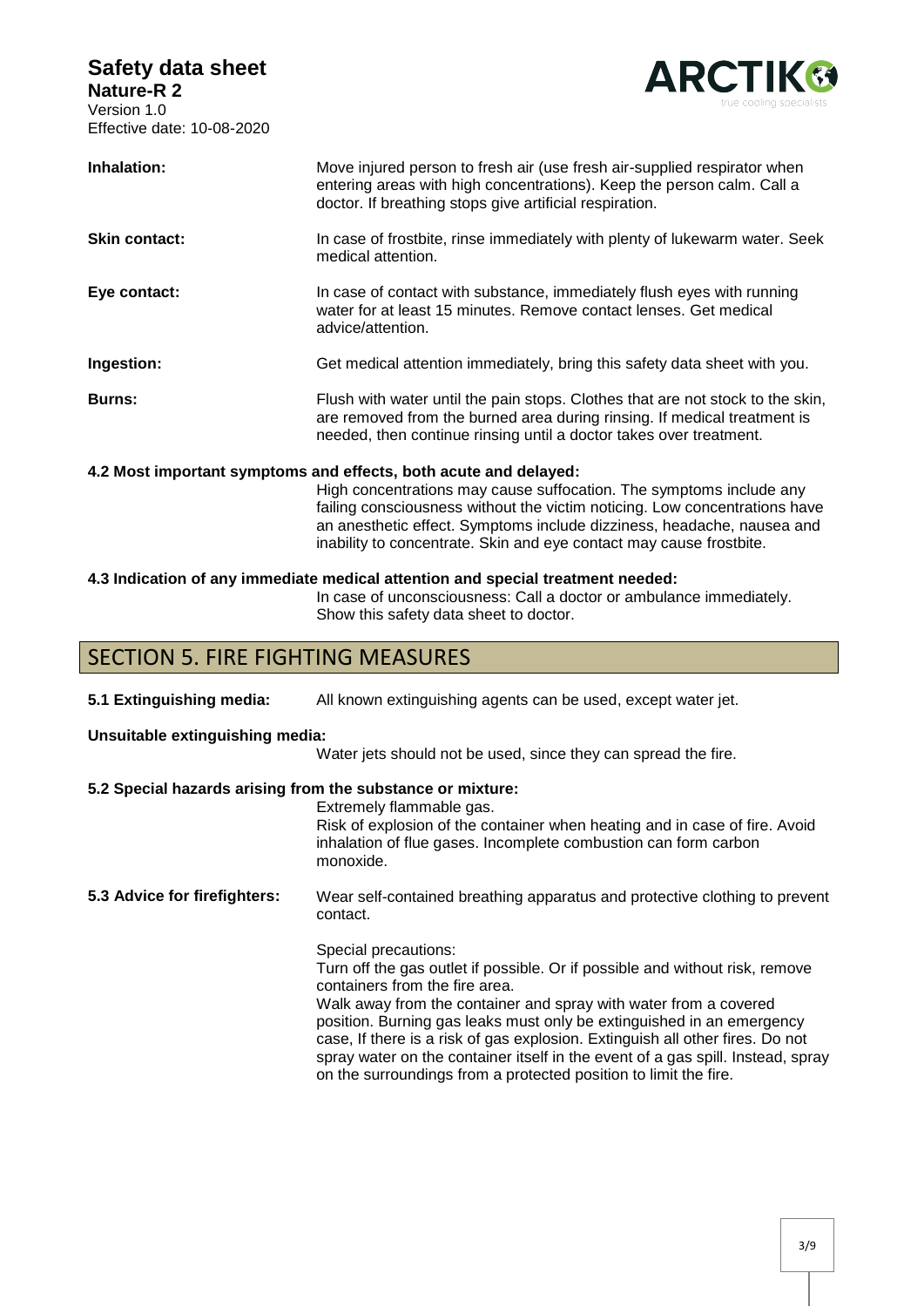

### SECTION 6. ACCIDENTAL RELEASE MEASURES

#### **6.1 Personal precautions, protective equipment and emergency procedures:**

Wear protective suit. Use fresh air-supplied respirators when entering the room, unless it is documented to be safe to enter. Evacuate the area. Provide adequate ventilation. Remove all sources of ignition.

#### **6.2 Environmental precautions:**

Avoid discharge to lakes, streams, sewers, etc. Stop the spill if it can be done without risk.

#### **6.3 Methods and material for containment and cleaning up:**

Put leaky containers in specially marked containers. If possible, stop the spill. The product evaporates. Provide adequate ventilation. If possible, spray water mist over the vapors, which reduces the risk of explosion. Remove all sources of ignition, use only non-sparking equipment.

#### **6.4 Reference to other sections:**

Not relevant.

### SECTION 7. HANDLING AND STORAGE

#### **7.1 Precautions for safe handling:**

Avoid inhalation and contact with skin and eyes. Keep away from sources of ignition, including electrostatic discharge. Make sure the equipment is ground. Avoid sucking water into the container. Rinse the system for air (flush the piping system) before supplying the gas. Avoid backflow into the container. Use only well-defined equipment, suitable for the product at its pressure and temperature.

#### **7.2 Conditions for safe storage, including any incompatibilities:**

Store away from flammable gases and substances. Keep the bottle temperature below 50°C and store the container in a well-ventilated place. Container must be placed so that it cannot tip over or be hit.

#### **7.3 Specific end use(s):** This product should only be used for applications described in section 1.2

### SECTION 8. EXPOSURE CONTROLS/PERSONAL PROTECTION

#### **8.1 Control parameters - Occupational exposure limits EH-40 (Great Britain) 2019:**

| <b>CAS-no:</b> | Name:         | Limits:                                                                                                |
|----------------|---------------|--------------------------------------------------------------------------------------------------------|
| 106-97-8       | <b>Butane</b> | Long-term value: $1450$ mg/m <sup>3</sup> , 600 ppm<br>1810 mg/m <sup>3</sup> , 750 ppm<br>Short-term: |

#### **DNEL / PNEC:**

-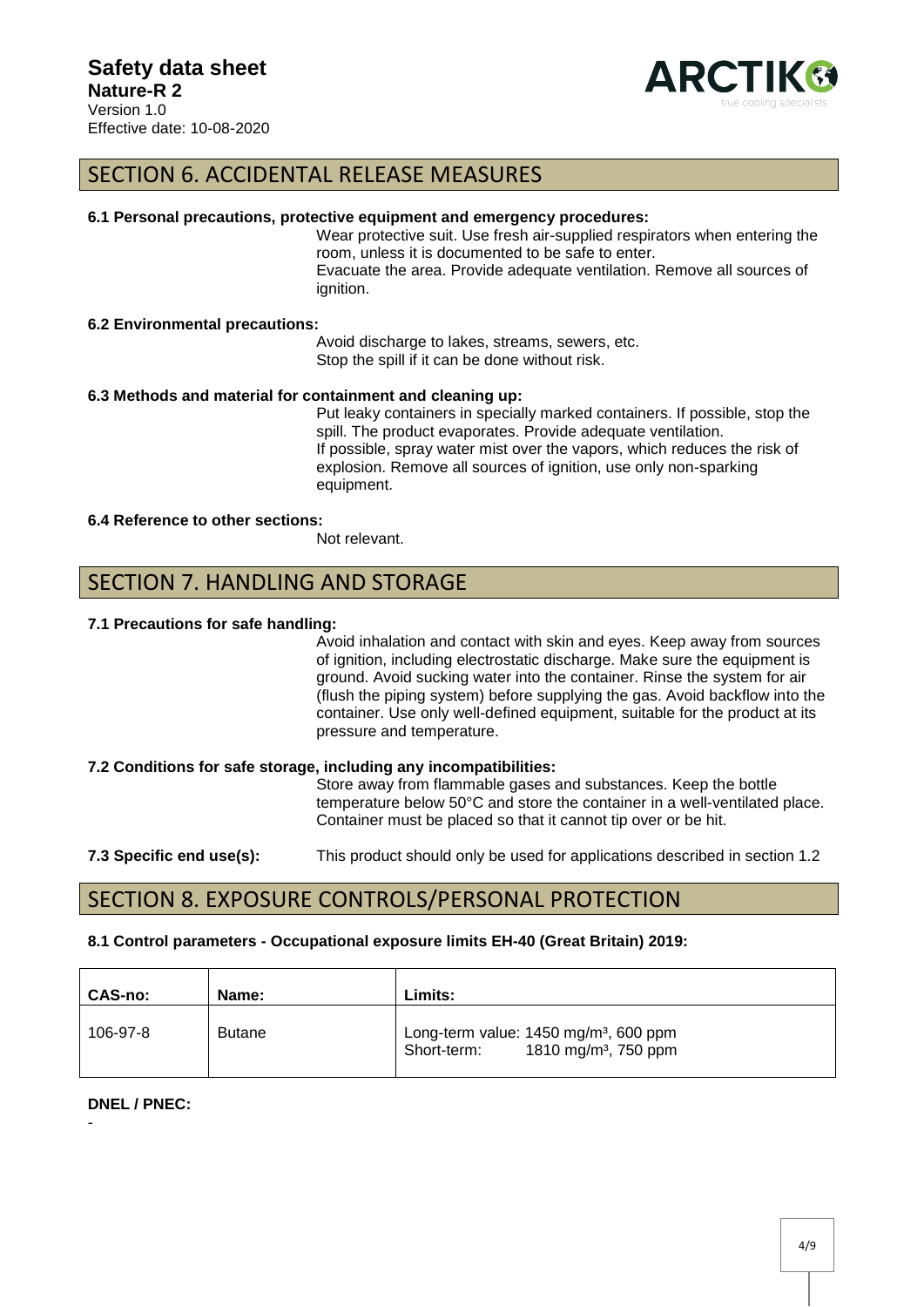## **Safety data sheet**

**Nature-R 2** Version 1.0 Effective date: 10-08-2020



#### **8.2 Exposure controls:**

#### **Appropriate technical measures:**

Airborne concentrations must be kept as low as possible. Use for example an exhaust system if the normal air flow in the work room is not sufficient.

#### **General information / Hygiejne measures:**

Smoking, consumption of food or liquid, and storage of tobacco, food or liquid, are not allowed in the workroom. Whenever you take a break in using this product and when you have finished using it, all exposed areas of the body must be washed. Always wash hands, forearms and face. Avoid all contact with the gas. Do not breathe gas/vapor.

| <b>Personal protective equipment:</b> |  |
|---------------------------------------|--|
|                                       |  |

| <b>Measures to avoid environmental exposure:</b> |                                                                                                               |  |
|--------------------------------------------------|---------------------------------------------------------------------------------------------------------------|--|
| Eye protection:                                  | Wear tightly safety goggles, if risk of contact. EN 166.                                                      |  |
| Hand,- skin protection:                          | Insulating protective gloves and protective clothing, must be worn if there<br>is a risk of liquid splashing. |  |
| <b>Respiratory protection:</b>                   | In case of leaks, use fresh air-supplied respirators.                                                         |  |
|                                                  | Only CE-marked personal protection equipment should be used.                                                  |  |

#### Emissions from ventilation or work process equipment should be checked to ensure they comply with the requirements of environmental protection legislation.

# SECTION 9. PHYSICAL AND CHEMICAL PROPERTIES

#### **9.1 Information on basic physical and chemical properties:**

| Appearance:                                       | Color:                                               | Odor:                           | PH:                                             | Viscosity 20°C:                                               |
|---------------------------------------------------|------------------------------------------------------|---------------------------------|-------------------------------------------------|---------------------------------------------------------------|
| Liquid gas                                        | <b>Colorless</b>                                     | Sweet*                          | Not relevant                                    | No data                                                       |
| <b>Flashpoint:</b><br>$-100^{\circ}$ C - ethylene | <b>Boiling point:</b><br>$-103^{\circ}$ C - ethylene | Vapor pressure:<br>Not relevant | Density 20°C:<br>$0,98 -$ ethylene<br>(water=1) | <b>Melting/freezing point:</b><br>$-169^{\circ}$ C - ethylene |
| Ignition:                                         | <b>Odor threshold:</b>                               | <b>Explosion limits:</b>        | <b>Solubility in water:</b>                     |                                                               |
| 425°C - ethylene                                  | 186 ppm - ethylene                                   | 2,4-36 vol. %                   | Insoluble                                       |                                                               |

\*At low concentrations it might be difficult to detect the gas, due to the faint odor.

#### **9.2 Other information:**  None.

### SECTION 10. STABILITY AND REACTIVITY

**10.1 Reactivity:** No dangerous reaction known under conditions of normal use.

**10.2 Chemical stability:** May degrade/decompose violently at high temperatures and/or pressures, or in the presence of a catalyst.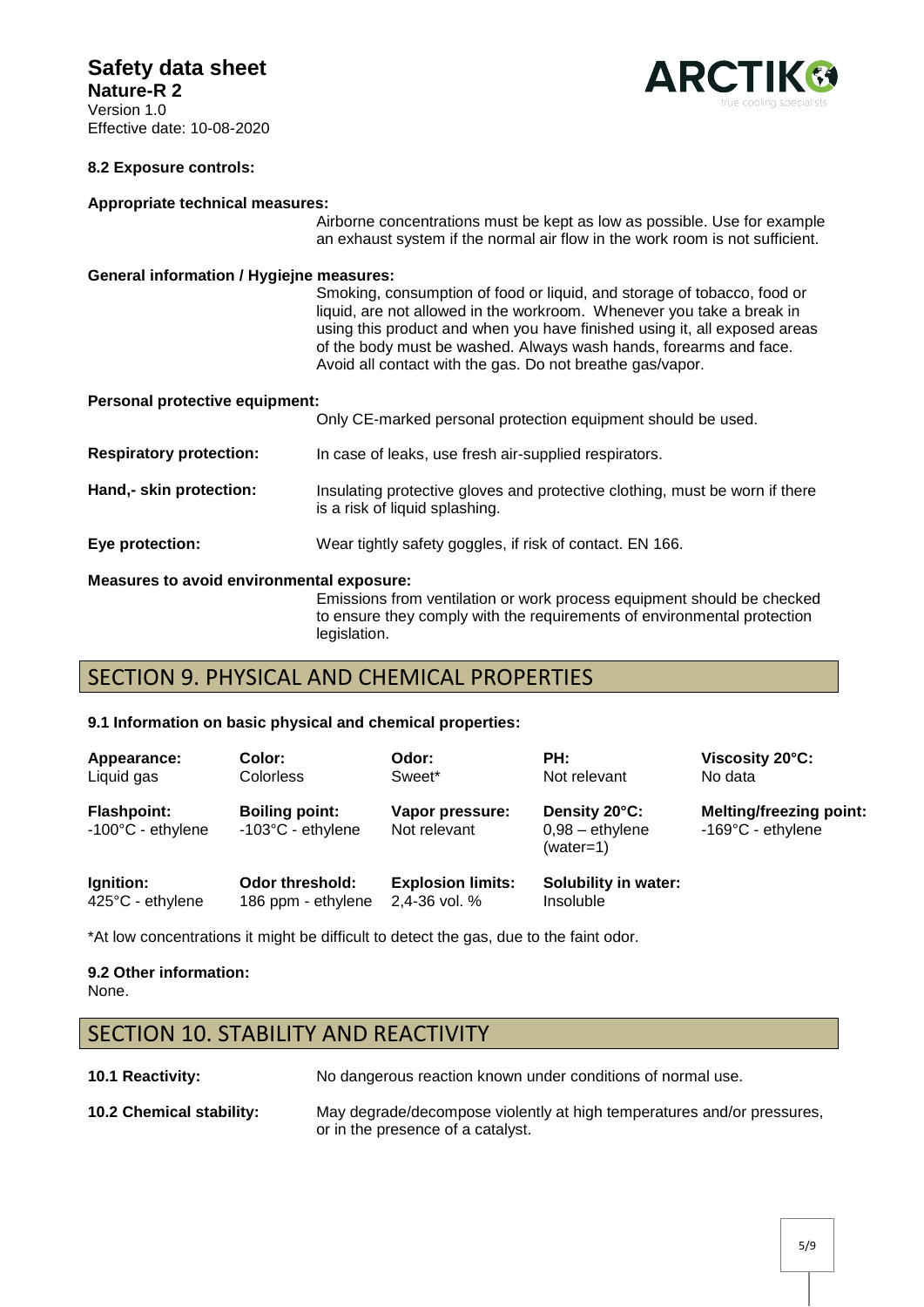

#### **10.3 Possibility of hazardous reactions:**

|                                  | Vapors may form explosive mixtures with air. Gases/vapors are heavier<br>than air and may accumulate in closed spaces, especially on the ground<br>and in lower areas. The gas can move over large distances and ignite.<br>May react violently with oxidizing agents. Spills can crack/affect building<br>materials. |
|----------------------------------|-----------------------------------------------------------------------------------------------------------------------------------------------------------------------------------------------------------------------------------------------------------------------------------------------------------------------|
| <b>10.4 Conditions to avoid:</b> | Avoid heating and all sources of ignition.                                                                                                                                                                                                                                                                            |
| 10.5 Incompatible materials:     | Keep away from oxidizing agents.                                                                                                                                                                                                                                                                                      |

#### **10.6 Hazardous decomposition products:**

**11.1 Information on Toxicological effects:** 

Incomplete combustion can form carbon monoxide.

### SECTION 11. TOXICOLOGICAL INFORMATION

# Acute toxicity: Not classified. **Skin corrosion/irritation:** Not classified. **Serious eye damage/irritation:** Causes serious eye irritation. **Respiratory or skin sensitization:** Not classified. **Germ cell mutagenicity:** Not classified. Carcinogenicity: Not classified. **Reproductive toxicity:** Not classified. **Specific target organ toxicity - single exposure:** May cause drowsiness or dizziness. **Specific target organ toxicity – repeated exposure:** Not classified. Aspiration hazard: Not classified. **Additional Information:** Probable routes of exposure: Skin, eyes, inhalation. Inhalation: High concentrations can cause suffocation. The symptoms include any failing consciousness without the victim noticing. Low concentrations have an anesthetic effect. Symptoms include dizziness, headache, nausea and inability to concentrate. Skin contact: May cause frostbite.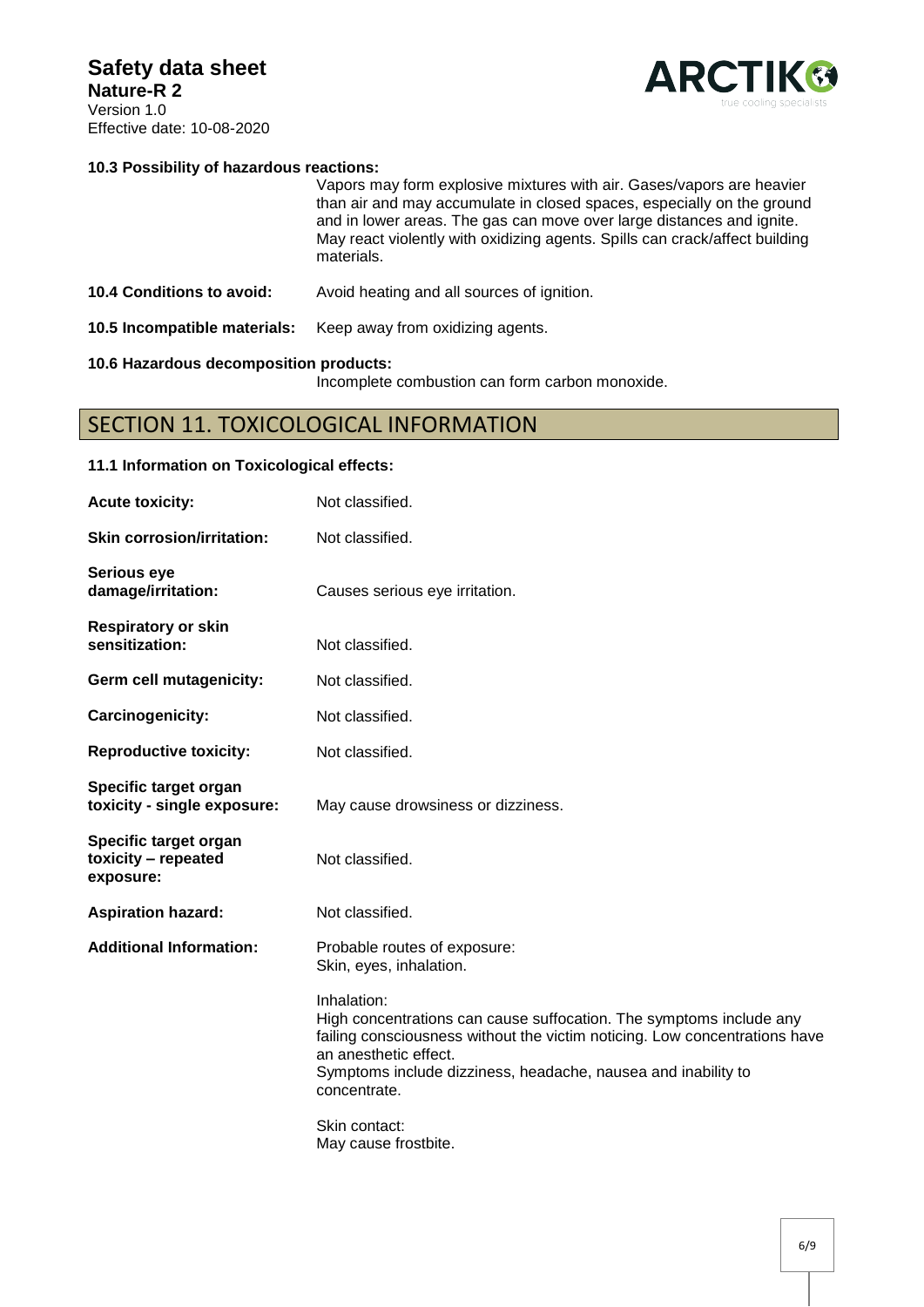

Eye contact May cause frostbite.

Ingestion: Not likely.

Long-term effects: None known.

# SECTION 12. ECOLOGICAL INFORMATION

**12.1 Toxicity:** Not classified as hazardous to the environment.

- **12.2 Persistence and degradability:**  Evaporates quickly.
- **12.3 Bioaccumulative potential:** No potential known. **12.4 Mobility in soil:** No further relevant information available. **12.5 Result of PBT and vPvB assessment:**  The product does not meet the criteria for PBT or vPvB. 12.6 Other adverse effects: Avoid release to the environment.

# SECTION 13. DISPOSAL CONSIDERATIONS

#### **13.1 Waste treatment methods:**

|                              | Do not blow off gas in places where there is a risk of explosive mixtures<br>with the air. Residual gas should pass a suitable burner with flame<br>arrestor. Do not divert to places where accumulation can be dangerous.<br>Waste and residues are disposed of in accordance with the municipality's<br>waste regulations. Please note that it is the end user's responsibility to<br>assign the correct waste code.<br>Option: |
|------------------------------|-----------------------------------------------------------------------------------------------------------------------------------------------------------------------------------------------------------------------------------------------------------------------------------------------------------------------------------------------------------------------------------------------------------------------------------|
| <b>EWC-code:</b>             | 14 06 02* other halogenated solvents and solvent mixtures.                                                                                                                                                                                                                                                                                                                                                                        |
| <b>Contaminated packing:</b> | Empty containers and containers with residual content, are returned to the<br>supplier. Dispose of in accordance with local regulations.                                                                                                                                                                                                                                                                                          |

# SECTION 14. TRANSPORT INFORMATION

This product is classified as dangerous to transport.

|                | <b>ADR/RID</b> | <b>IMDG/IMO</b> |
|----------------|----------------|-----------------|
| 14.1 UN number | 1965           | 1965            |
|                |                |                 |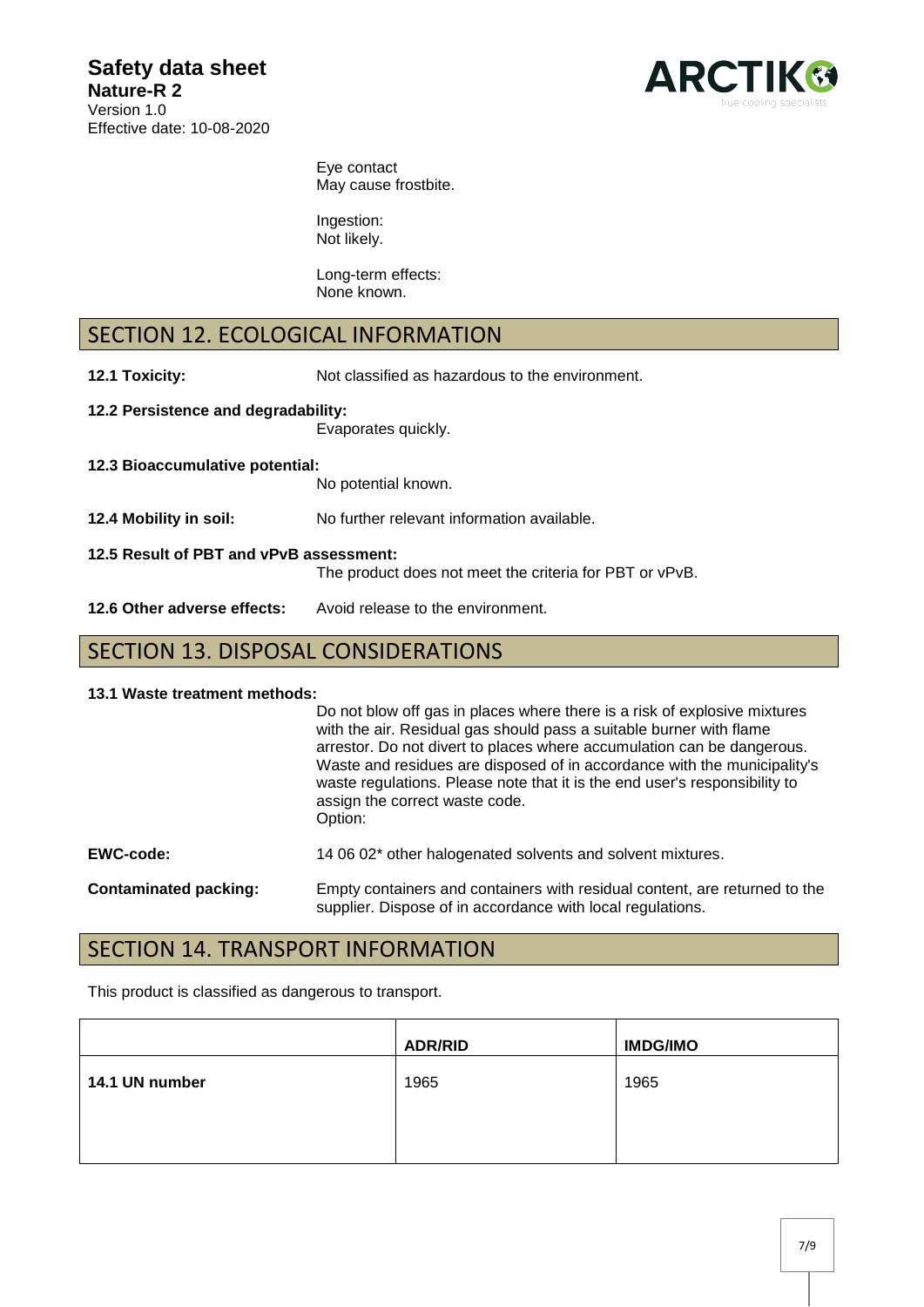### **Safety data sheet Nature-R 2** Version 1.0 Effective date: 10-08-2020



| 14.2 UN proper shipping name            | LIQUEFIED PETROLEUM<br>GASES, N.O.S. (Ethylene,<br>Butane, Methane) | LIQUEFIED PETROLEUM<br>GASES, N.O.S. (Ethylene,<br>Butane, Methane) |
|-----------------------------------------|---------------------------------------------------------------------|---------------------------------------------------------------------|
| 14.3 Transport hazard class(es)         | $2(2F - 2.1)$                                                       | $2(2F - 2.1)$                                                       |
| 14.4 Packing group                      |                                                                     |                                                                     |
| 14.5 Environmental hazards - MP<br>EmS: | No.<br>$F-D, S-U$                                                   | No.<br>$F-D, S-U$                                                   |
| <b>Other information</b>                | LO:<br>TUNNEL: B/D                                                  | LO:<br><b>TUNNEL: B/D</b>                                           |

#### **14.6 Special precautions for user:**

Avoid transport with vehicles where the load is not separated from the driver.

Make sure the driver knows the possible risks of the load and the precautions in case of emergency or an accident. Before transport:

- Make sure that the containers are clamped.

- Provide adequate ventilation.
- Compliance with given regulations.
- **14.7 Transport in bulk according to Annex II of MARPOL 73/78 and the IBC Code:**  Not applicable.

# SECTION 15. REGULATORY INFORMATION

#### **15.1 Safety, health and environmental regulations/legislation specific for the substance or mixture:**

#### **Sources:**

Pressure Equipment (Amendment) Regulations 2011. Chemicals (Hazard Information and Packaging for Supply) Regulations 2009. Control of Substances Hazardous to Health Regulations 2002 (as amended). Merchant Shipping (Dangerous Goods and Marine Pollutants) Regulations 1997. Reporting of Injuries, Diseases and Dangerous Occurrences Regulations 1995 (as amended). Personal Protective Equipment Regulations 2002. Personal Protective Equipment at Work Regulations 1992. Hazardous Waste (England and Wales) Regulations 2005(as amended). EC regulation 1907/2006 (REACH) Directive 2000/532/EC. Seveso directive: 96/82/EC. EU 830/2015. CLP 1272/2008.

**Additional information:** People under the age of 18 must not be exposed to this product cf. Council Directive 94/33/EC.

#### **15.2 Chemical safety assessment:**

A Chemical Safety Assessment has not been carried out.